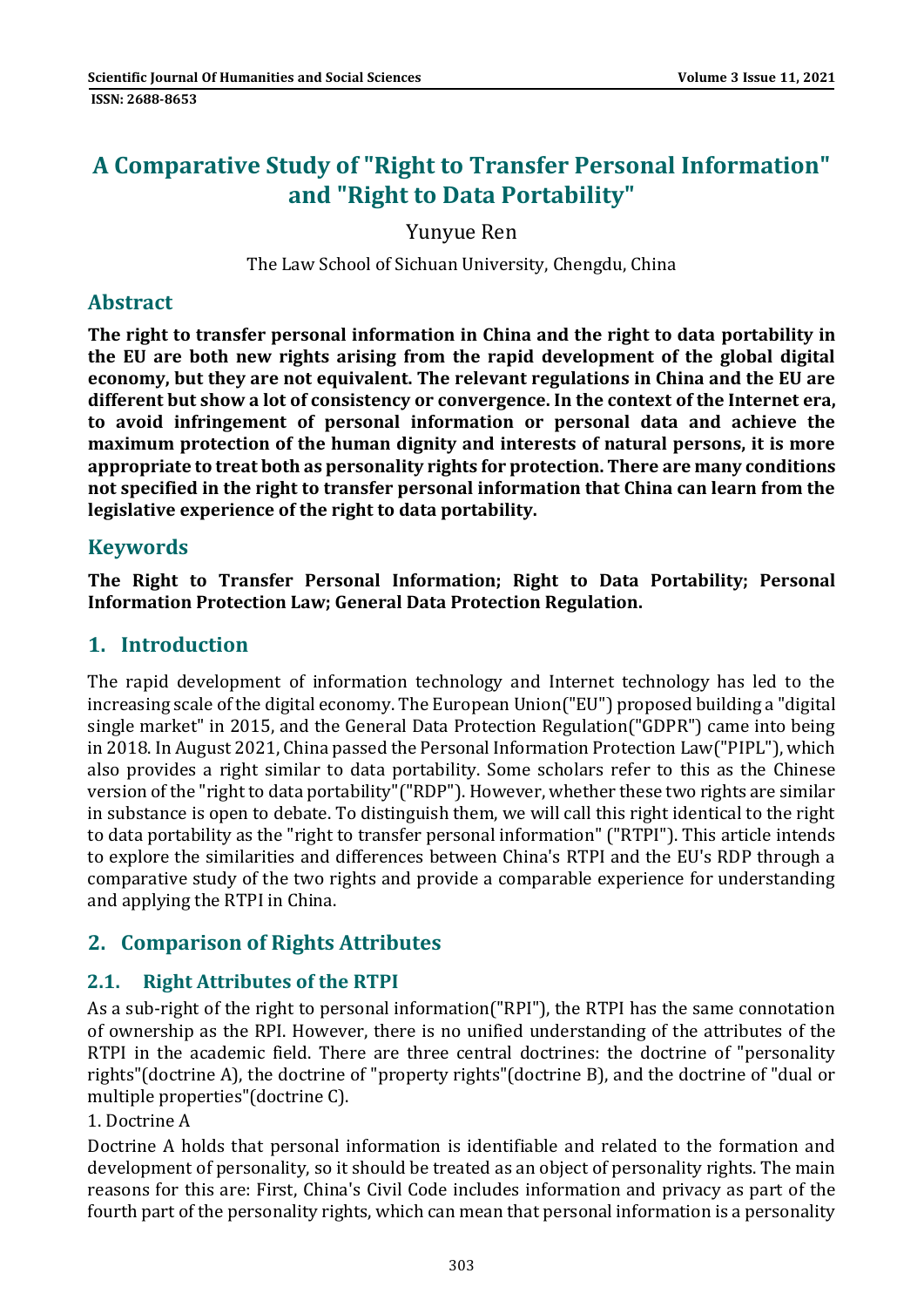right. Second, although personal information has property attributes, it cannot be treated as directly traded property. Its property interest is rooted in personality interest and derived as the property part of personality rights. Third, the value of information embodied in personal information may vary depending on social status and economic status. If the RPI is defined as a property right, it will hinder the equal protection of personality under the law.

#### 2. Doctrine B

This theory believes that with the advent of the information age, the property interest in the RPI has become increasingly prominent, and therefore its property right attributes should be recognized. The main reasons are: firstly, personal data, as an information resource, is in a separate state from the information subject and can be transferred and shared, and some enterprises have long regarded customers' personal information as a transferable corporate asset. Secondly, the RPI and the right to privacy are similar in many aspects, which may cause conflicts in applying the two rights. Therefore, the RPI should be placed in the property rights system to solve the problems arising from the overlapping functions of protecting personality interests.

#### 3. Doctrine C

Scholars who support this doctrine believe that the RPI carries the content of personality and property rights related to the information subject and even includes the content of other attributes. The main reasons include: first, the jurisprudence of the interests behind the RPI is uniquely complex and composite, and the interests of the existing rights can no longer cover the attributes of the property value of information, so personal information needs to be protected through the creation of rights. Secondly, the RPI is an emerging right because of its emerging attributes, mainly reflected in its emerging, dynamic, open, and independent individuality.

### **2.2. Right Attributes of the RDP**

There is no consensus on the attributes of the RDP, and the mainstream doctrines are the "fundamental rights" doctrine (Doctrine D) and the "flexible rights" doctrine (Doctrine E).

#### 1. Doctrine D

According to this theory, the right to personal data is a fundamental right explicitly stipulated in Article 8 of the EU Charter of Fundamental Rights. The GDPR states at the outset that personal data protection is derived from the safety of fundamental human rights. Therefore, the RDP can be considered as a sub-right of the right to personal data, which falls within the scope of fundamental rights.

#### 2. Doctrine E

Doctrine E believes that the RDP is not a fundamental right but a general civil right. This doctrine mainly includes the doctrine of "personality rights"(Doctrine F) and the doctrine of "new rights"(Doctrine G).

#### (1) Doctrine F

Scholars who hold this view believe that the nature of the RDP depends on understanding the legal attributes of personal data. As personal data is identifiable, it reflects the personality characteristics of the data subject and has personality attachment. The EU personal data protection system focuses more on protecting personality interests, so personal data is part of personality interests.

#### (2) Doctrine G

This theory believes that the RDP has multiple rights, and it is not easy to classify them into a specific category of rights. This right includes both personal rights and property rights. Still, it is not a simple addition of these two types of rights, but it has other attributes and should be defined as a new type of right.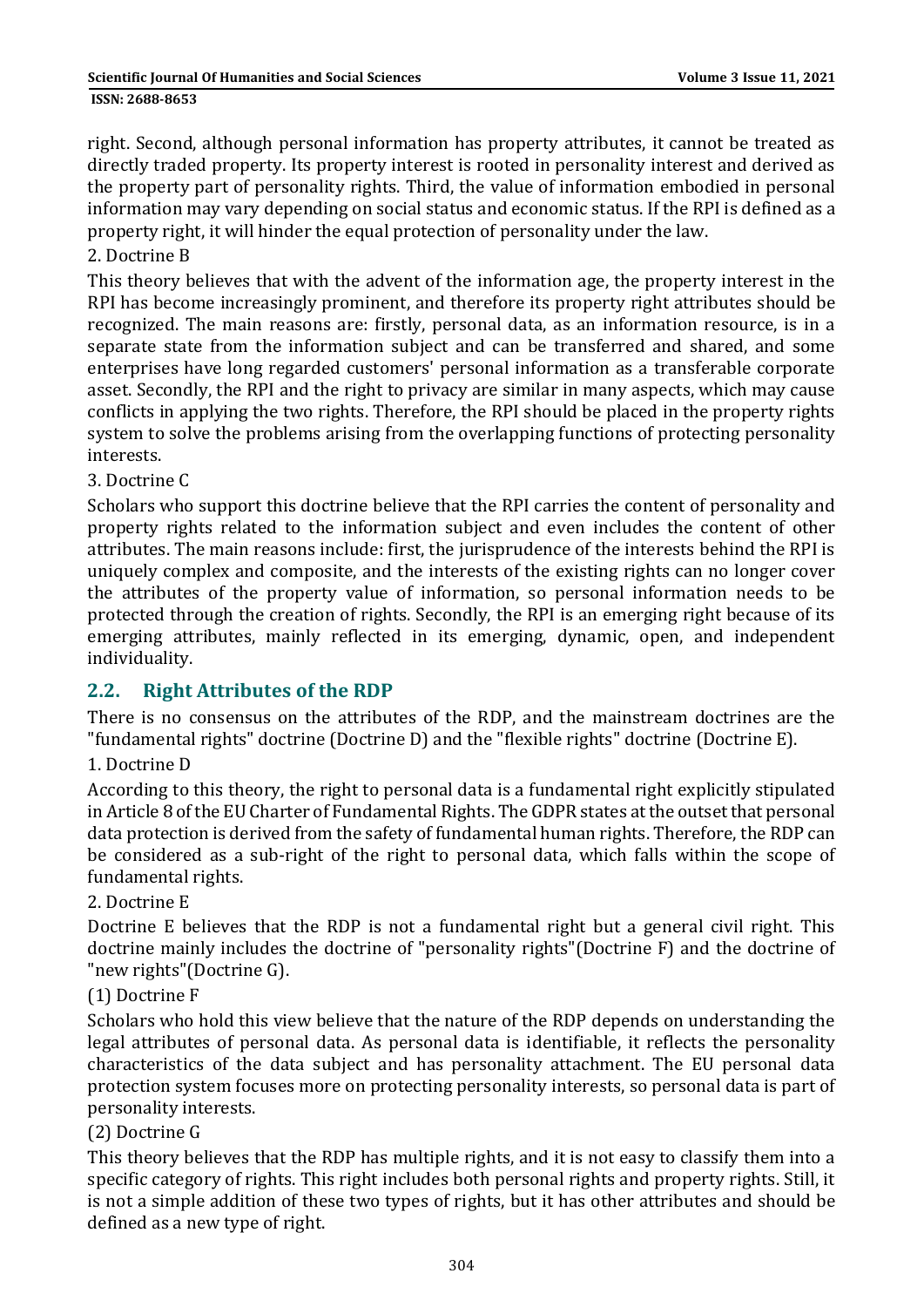#### 3. Summary

Whether it is the RPI or the RDP, proponents of different doctrines analyze the right attributes from different perspectives. On their own, each view seems to be valid. To clarify the properties of the two rights, we should try to change the way we think about the issue - by analyzing the nature of the rights that they contain, and we can invert the properties of the rights.

### **2.3. The Shift in Thinking - Determining the Attributes of the Right by the Right Capacity**

According to Article 45(3) of the PIPL, the RPI includes the right to "transfer personal information." First of all, the RPI is characterized by the individual's will over personal information. The exercise of the right can only be triggered when the individual initiates the request, reflecting the subjective initiative of the person. Secondly, transferring personal information cannot show any property right attribute characteristics but is only a means of managing and controlling the individuals' information. Therefore, the RPI can reflect only the attributes of personality rights.

The same is true for the RDP. According to Article 20(1) of the GDPR, the RDP consists of the right of access to copies and transfer of data. The "access" or "transfer" of personal data is at best an expression of how the data subject decides or controls their data according to their will. The self-determination and self-determination of individuals based on their rational thinking should be respected, which also reflects the EU's "right to information self-determination" as the theoretical basis of information protection in public law.

In conclusion, both the RPI and the RDP only reflect human dignity and interests and only remember the attributes of personal rights.

### **2.4. Refutation of Other Views**

The analysis of the attributes of the RTPI starts from the attributes of the RPI. On the issue of the attributes of the RTPI, in addition to doctrine A, there are two main views: doctrine B and doctrine C.

Firstly, we refute doctrine B. In the information age, the premise that personal information can bring property benefits is that personal information is compatible with the individual. In addition, Criminal Law provides for the crime of "infringement of citizens' personal information," reflecting that personal information is not an object of property rights. Therefore, the view of doctrine B is not feasible.

Secondly, we refute doctrine C. The error of this view is that it ignores the fact that the personality right does not exclude the property value. Personal information is primarily a personal interest, and property interest is a subsidiary interest derived from personal interest. The content of the existing personality rights can already cover the attributes of personal information rights. The same is true for the rebuttal of doctrine G's view of the RDP.

Finally, doctrine D of the RDP is rebutted in two ways. First, the Constitution established the fundamental rights, but the GDPR was enacted only through the legislative process of general law. Second, Article 20(4) of the GDPR stipulates that the RDP must be exercised in concession to the rights and freedoms of others, i.e., the legislator also denied the fundamental right of the RDP. Therefore, the RDP is not a fundamental right.

To sum up, other doctrines of the RTPI and the RDP are flawed. It is more appropriate to define the RTPI and the RDP as personal rights.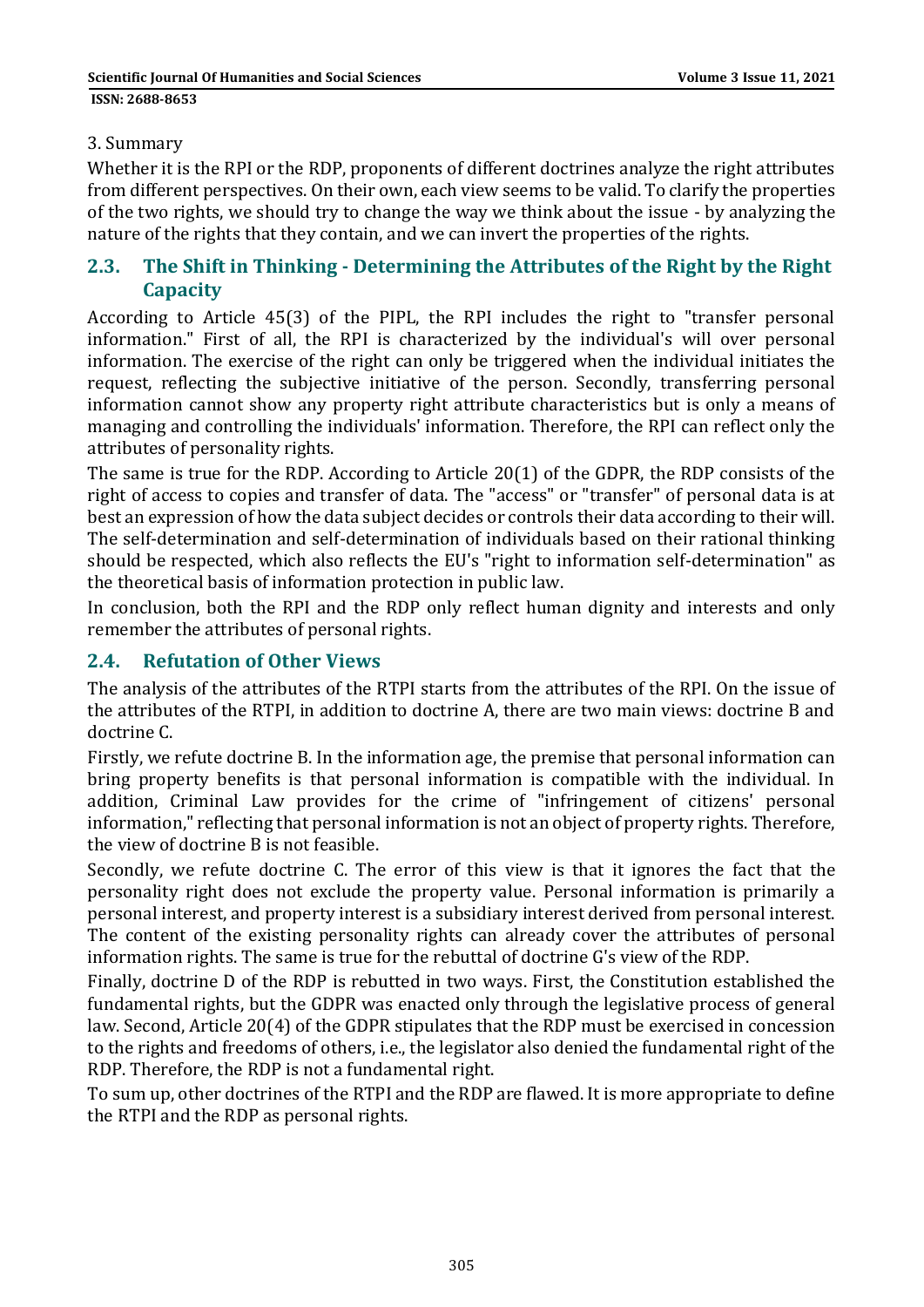## **3. Comparison of Rights Ontology**

## **3.1. Subject and Object of Rights**

The RTPI and the RDP are stipulated respectively in Article 45(3) of the PIPL and Article 20 of the GDPR, and a comparison of the provisions reveals that:

The subject of both rights is limited to "natural persons," but the wording of the two rights is different. The former describes them as "individuals," while the latter refers to them as "data subjects."

As for the object of rights, Article 4(1) of the PIPL stipulates that personal information is information related to an individual recorded in a certain way, except for anonymized information. The identity of the information provider and the manner of providing personal information is not limited.

According to Article 4(1) and Article 20(1) of the GDPR, personal data is limited to the data provided by the data subject. Some scholars point out that the RDP is too narrowly defined in terms of the object of the right to cover many types of data, making it challenging to realize data subjects' data interests effectively and is not conducive to data transfer. The "Guidelines on the Right to Data Portability" issued by WP29 (Working Party 29 of the EU Data Protection Supervisory Authority) stipulate that personal data also includes anonymous data that can be accurately linked to the data subject. The interpretation made by WP29 is broader and expands the scope of the exercise of the RDP.

### **3.2. Content of Rights**

As also mentioned above, the RTPI only includes the right to transfer information. On the other hand, the RDP consists of the right to obtain a copy and transfer data. In short, the former refers to the right of individuals to access their data. In contrast, the latter refers to the right of individuals to transfer their data to another controller in a "structured, generic, data-readable" format, where "technically feasible."

In terms of the legal provisions, the RDP adds the right of access to copies. However, in the context of the entire PIPL, the right to copy personal information is provided in the first two paragraphs under the same Article 45. In other words, it is not an omission of the right but just a difference in the arrangement of the system.

### **3.3. Conditions for the Application of Rights**

### 1. Conditions for the application of the RTPI

The RTPI is provided for in Article 45, Paragraph 3 of the PIPL. However, other individual rights stipulated in the same chapter may also affect the exercise of the RTPI. According to the law, the specific conditions for applying the RTPI are summarized in the following six points.

(1) The scope of applicable data is personal information.

The objects of rights have been analyzed in the previous article, so they are not repeated here. The scope of data to which the RTPI applies is information related to individuals, excluding the information after anonymization.

(2) Making requests to the personal information processor ("processor").

The right holder's request is a precondition for exercising this right, and the processor is not entitled to exercise it on its initiative. Since the legislation does not provide for this, the request can be made orally, in writing, by mail, or any other form.

(3) Exercising the right of access ("RA") to the processor.

Article 45, paragraphs 1 and 2 of the PIPL, provides the right to access and copy. A necessary step before exercising the RTPI is to access personal information. Only when the scope of the personal information is known can he decide which information to transfer.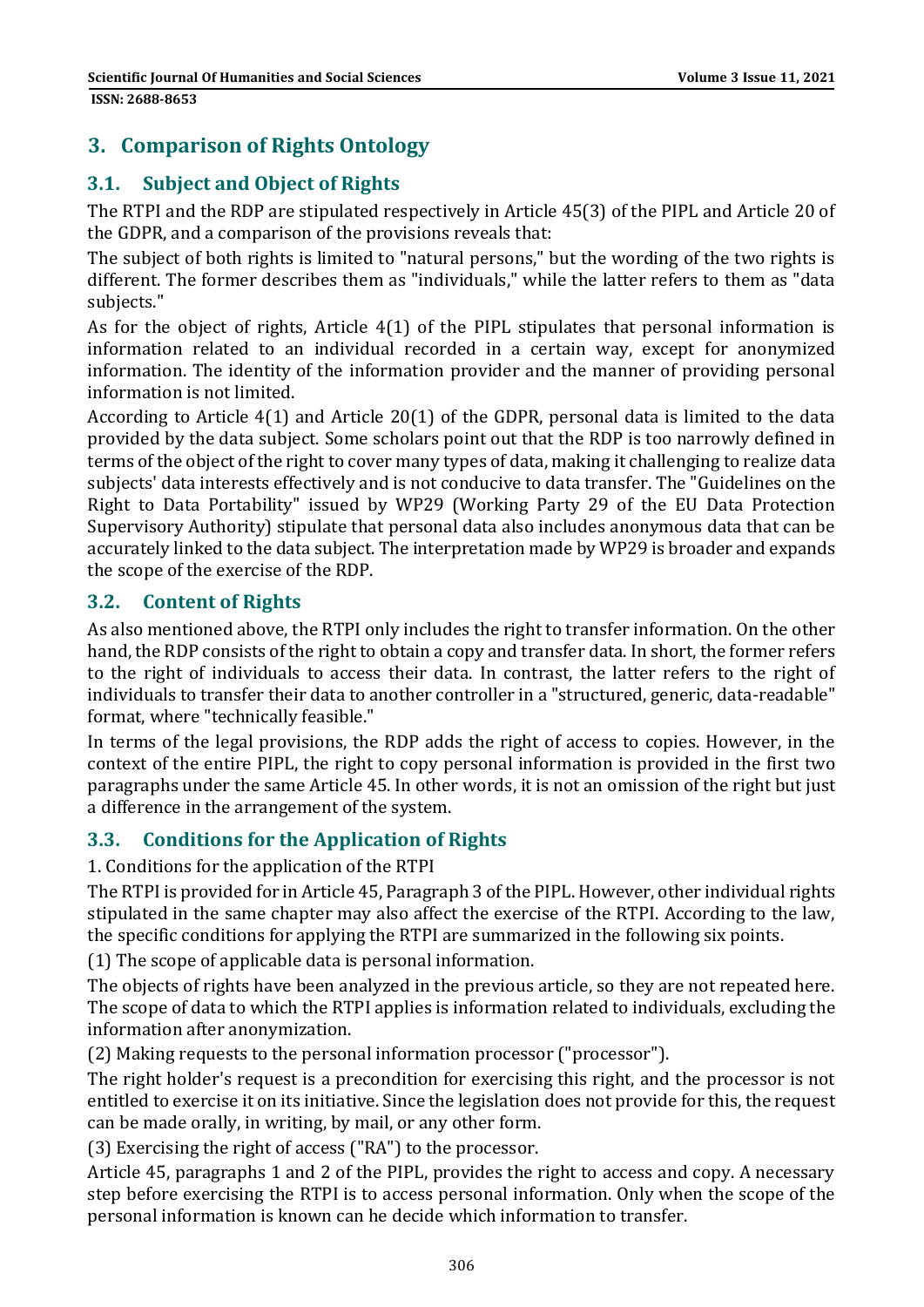**ISSN: 2688-8653** 

(4) Selective exercise of some specific rights to the processor.

Other rights are also provided in the PIPL. After reviewing personal information, an individual finds that the content of personal information is incorrect, omitted, or unnecessary. He or she can correct or delete the inaccurate information by exercising the "right to correction and supplementation" or "right to deletion." In addition, individuals may exercise the "right to be informed" and make decisions to know the progress or details of the processing of their personal information. However, none of these conditions is necessary.

(5) Comply with the conditions stipulated by the state network information department.

The PIPL does not provide specific constituent elements for exercising rights but rather delegates legislative authority to state departments. Paragraph 1 of Article 62 also provides that the State Internet Information Department shall coordinate the work of relevant departments to promote the development of specific rules and standards for the protection of personal information under this law. Still, no guidelines have been issued on the particular conditions for the application of the RTPI.

(6) Processors can provide a means to transfer personal information.

It is necessary to create transfer models that can be used uniformly between different processors to implement the RTPI. However, given the varying levels of technological development of the Internet in different areas and companies. It is not very feasible and practical to achieve the conditions above. The PIPL does not seem to have taken these technical difficulties into account when legislating.

2. Conditions of application of the RDP

The RDP is stipulated in Chapter 3 of the GDPR. The exercise of other rights in the same chapter may also affect the practice of the RDP. Therefore, the conditions for the exercise of the RDP are summarized in the following eight points, taking into account the content of other rights.

(1) Personal data must be collected with the individual's consent or based on a contract automatically.

According to Article 20(1)(a) and 20(1)(b) of the GDPR, data collection must be based on the premise of "knowledge + consent" of the data subject, and it must be automated, excluding the collection of personal data contained in paper documents.

(2) The data subject requests the controller before exercising the RDP.

Article 20(1) of the GDPR does not explicitly require the data subject to request the controller. However, it can be assumed from the interpretation of the provision that the controller is only obliged to assist the data subject in exercising the RDP if the data subject requests the controller. (3) Exercise of the right of access ("RA") by the data subject to the controller.

The exercise of the RDP first involves access to personal data, i.e., the RA as defined in Article 15(1) of the GDPR. The data subject must first be informed of the content of his data before he can decide on which data to exercise his rights. Therefore, the exercise of the RA is a necessary condition for exercising the right of data portability.

(4) Optional exercise of the right to rectification ("RR") or restriction of processing to the controller.

Article 16 of the GDPR provides for the RR for data subjects. After accessing the personal data, the data subject may correct the inaccurate data by exercising the RR. The RDP is then exercised concerning the updated personal data. In addition, the data subject has the right to request the controller to restrict the processing of his data under the provisions of Article 18 (1) point (a).

(5) When exercising the right to transfer data, the condition of "technically feasible" must also be met.

Article 20(2) of the GDPR stipulates that personal data should be transferred under "technically feasible" conditions. However, it is not explicitly stated what "technically feasible" means.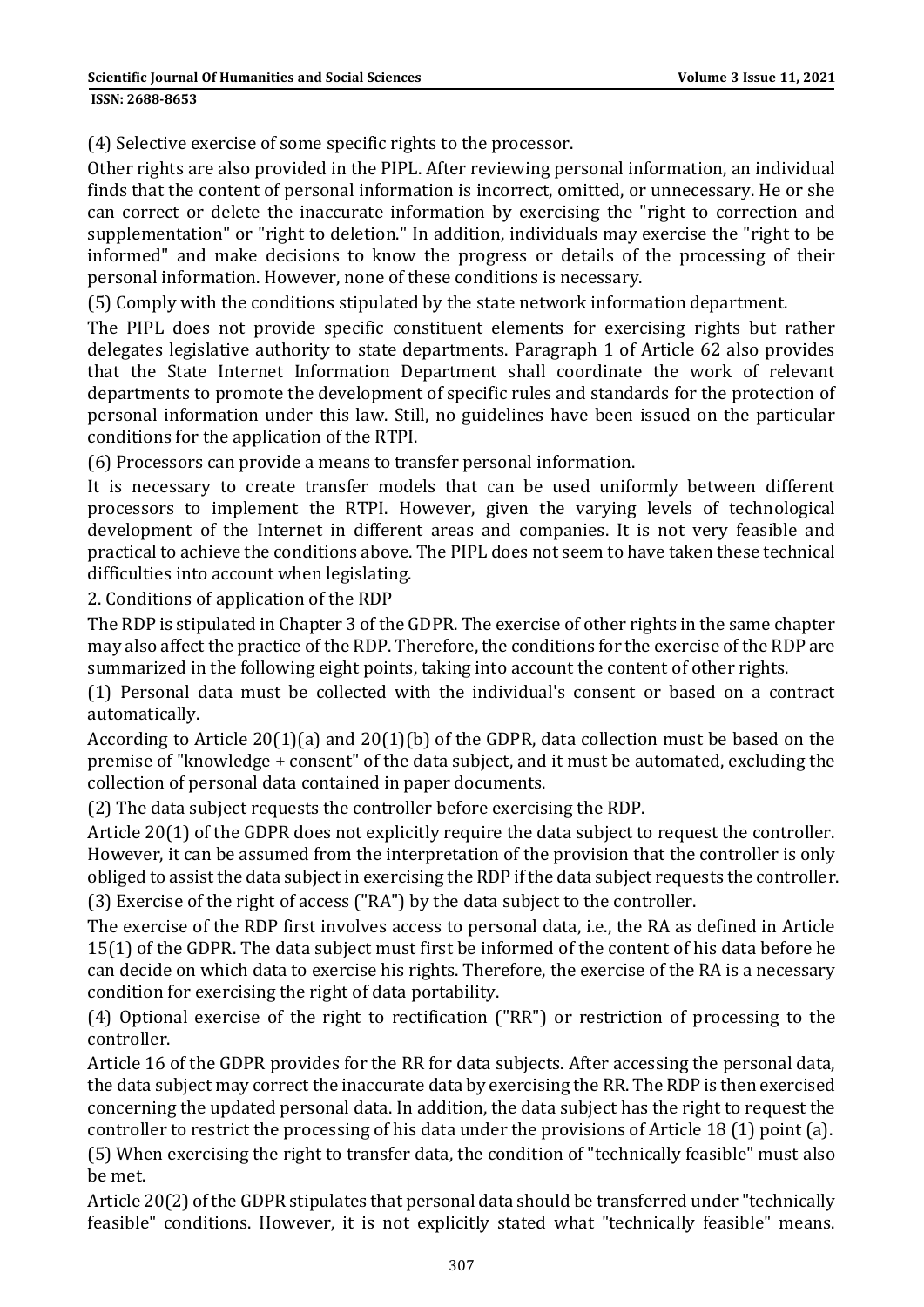**ISSN: 2688-8653** 

Article 68 of the Preamble states that "technically feasible" does not impose an obligation on the controller to adopt or maintain a technically compatible processing system. WP29 believes that the determination of "technical feasibility" should be assessed on a case-by-case basis. Still, it has been argued that this approach is challenging to achieve due to the lack of uniform industry standards and format specifications.

(6) The exercise of the "right to erasure"("RE") shall not be impeded.

Article 20(3) of the GDPR stipulates that the RDP shall not prejudice the exercise of the RE under Article 17. The legislator recognizes the priority of the RE in the exercise of the two rights. The RDP shall not be exercised concerning the data content to which the RE applies.

(7) It must not harm the rights or freedoms of others.

This condition is derived from Article 20(4) of the GDPR, restricting the scope of application of the RDP from the opposite side. It mainly includes data relating to other persons as well as intellectual property rights and trade secrets. However, it does not specify the specific circumstances, so it is regarded by some scholars as a bottoming-out clause, and in practice, it is easy to override this provision.

(8) No objection to necessary processing based on public interest or being officially authorized. According to Article 20(3) of the GDPR, the private interests of individuals must yield to the public interest or state power. The legislator's decision to make such a provision should be based on a policy consideration to strengthen the State's control over such particular data to prevent information leakage.

3. Similarities and differences in the conditions of application between the two rights

The above analysis shows some similarities in the conditions of application of the two rights, but the conditions of application of the RDP are more detailed and stringent in Comparison.

In terms of similarities, both are subject to a request to the processor or controller. Additionally, both have the RA as an antecedent right. The exercise of the RTPI and the RDP can be supplemented by exercising other rights in certain circumstances. In addition, the implementation of both rights requires the provision of viable technology by processors and controllers of personal information.

As far as differences are concerned, they are mainly reflected in the restrictive conditions for exercising rights. The GDPR establishes various negative conditions for the exercise of the RDP. The PIPL, on the other hand, is not overly prescriptive in this regard.

## **3.4. Effects of Application of Rights**

Implementing the right must give rise to specific legal or factual effects, including the time of reaching the right and the direct effect of exercising the right. For the former, the PIPL does not contain any restrictions on responding to the RTPI. Article 12(3) of the GDPR, however, provides for this in detail. Determining the time to respond to a request is essential to urge the processor to respond as soon as possible to protect the legal rights of individuals. Therefore, the PIPL should improve the provisions on time to fill this legislative gap. For the latter, both rights enable personal information to be managed or controlled at the individual's will.

### **3.5. Summary: Comparison of the Similarities and Differences between the RTPI and the RDP**

In terms of the subject and object of rights, the subject of both rights is a natural person. However, the scope of the right object of the latter is more narrow.

In terms of the content of the right, the RTPI only includes the right to transfer information, while the RDP includes the right to transfer data and obtain a copy, so the latter has a richer right content than the former.

As summarized above, we will not go into details regarding the conditions for applying the right.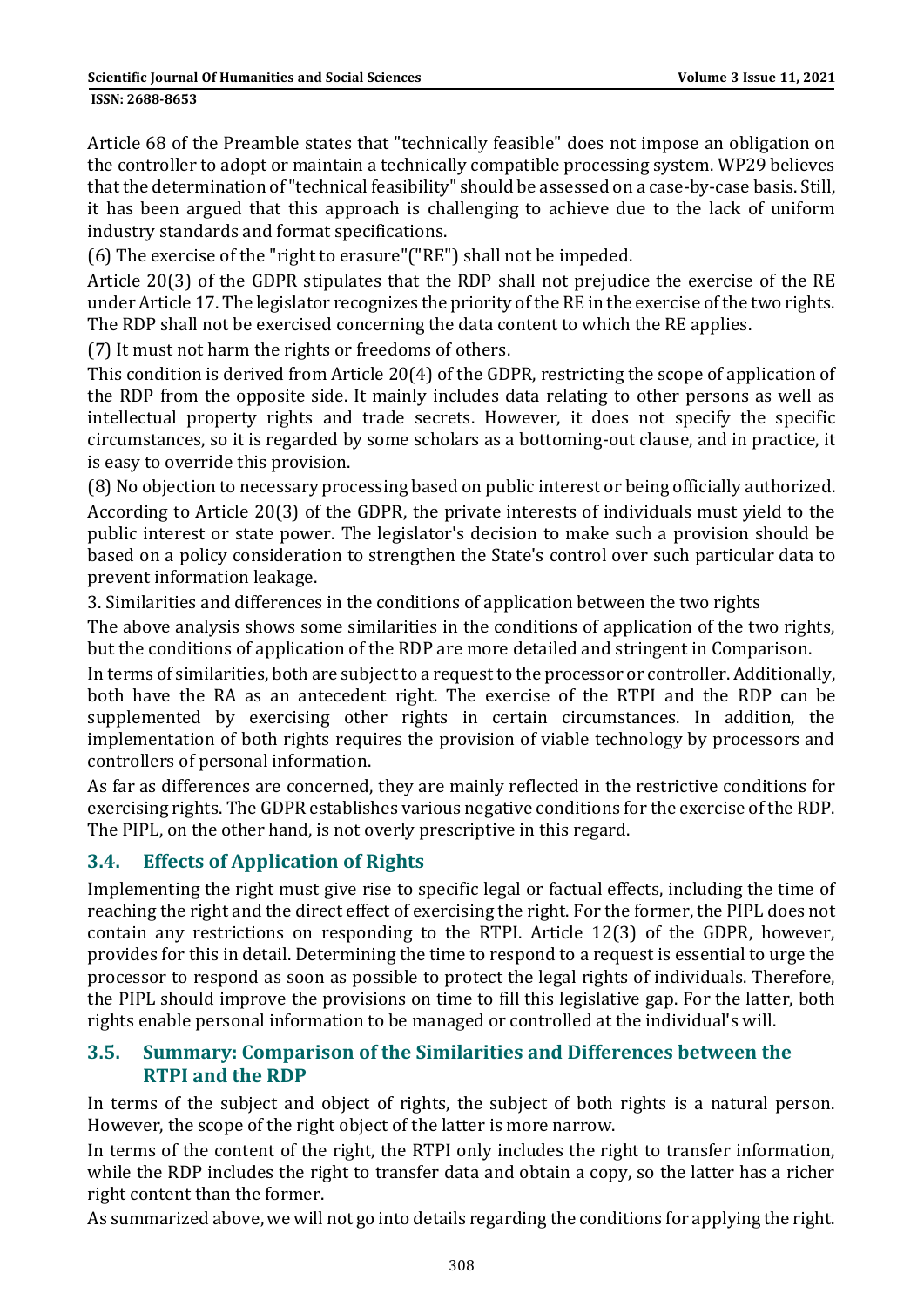In terms of applying the right, the RDP is specified when responding to the right required. In terms of exercising the right, both rights enable personal information or data to be transferred or copied at the individual's will.

The above summary of the similarities and differences between the two rights shows some gaps in the RTPI regarding the conditions of application of the right and the time to respond to the right. The EU, on the other hand, has made more detailed and thorough provisions in its legislation, which is necessary for the successful implementation of a right.

## **4. Remedies to the Right**

There must be a remedy for the right. According to Article 50(2) and Article 65(1) of the PIPL, individuals can seek remedies in two ways: through judicial remedies and supervision or reporting. According to Article 12(4) and Articles 77-79 of the GDPR, the data subject also has the right to seek judicial remedies or file a complaint with a higher supervisory authority when the controller refuses to respond to a request right.

For the first avenue of remedy, Articles 78 to 79 of the GDPR provide for the data subject's right to judicial remedy against the supervisory authority and the controller, respectively. The PIPL, on the other hand, only provides for the right of a judicial remedy for individuals against the processor. However, the first case above can correspond to Article 7, paragraph 1 of China's Administrative Punishment Law; the second case corresponds to Article 25, paragraph 1 of the Administrative Procedure Law. Therefore, the right subject of the RTPI also enjoys the right to judicial remedy against the regulator, and the relevant content is only stipulated in the legal provisions related to the administrative law.

As for the second remedy, the GDPR stipulates that a complaint to the supervisory authority must satisfy the prerequisite of not affecting other administrative or judicial remedies and not specify the circumstances in which a complaint may be made. The PIPL has no prerequisites and stipulates that complaints and reports can only be made to the relevant authorities for "illegal personal information processing activities." However, both stipulate that the relevant department shall inform the complainant of the progress or result of the processing to ensure the right to know the right subject.

In short, both the PIPL and the GDPR provide for a thorough remedy of rights. The right holder can seek a remedy through both judicial and complaint channels. Moreover, these two ways are not conflicting, and the parties can freely choose.

## **5. Conclusion**

Based on the PIPL and the GDPR, we have elaborated the RTPI and RDP from three aspects. A comparative analysis of the two shows that they have many similarities and differences.

The RTPI is an emerging right created in China based on the experience of the EU legislation. China has taken into account its national conditions and social development when enacting legislation. Therefore, the two rights are inconsistent in connotation and extension, and the RTPI is not equivalent to the RDP.

Through the previous analysis, the PIPL is still vague in terms of the conditions for applying the RTPI. In contrast, the GDPR has more detailed provisions on the RDP and provides more comprehensive provisions on many restrictions. However, the PIPL fails to provide a complete answer. In order to fill these legal gaps, China can learn from the legislative experience of the EU and make more perfect provisions to achieve the organic unity of legal and social effects.